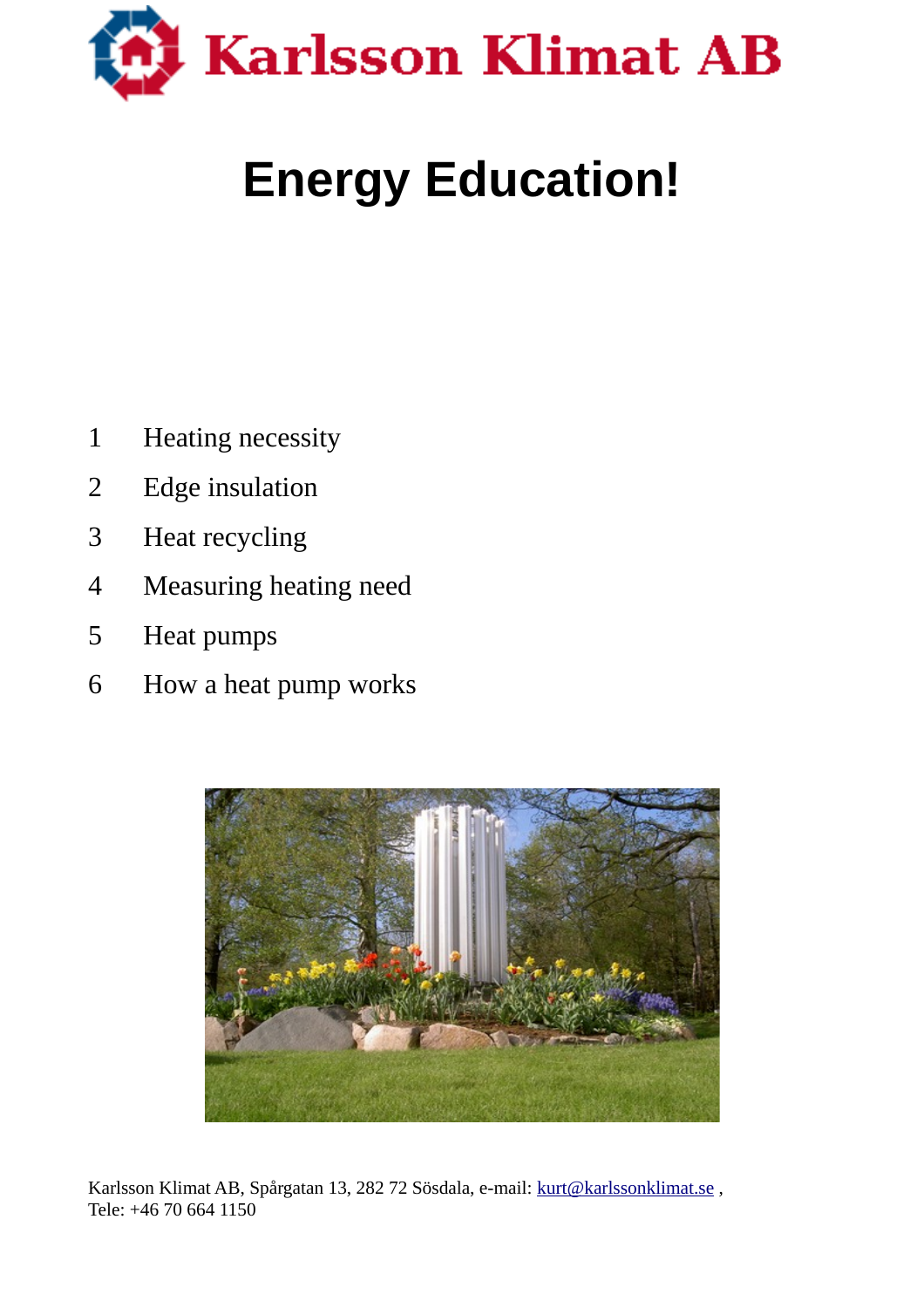

## HEATING NECESSITY

The necessity of energy in a house consists of three parts: Heating, hot water and household electricity.

Hot water consumes about 3,500 – 4,500 kWh annually depending on the family size and so on (4,000 kWh is approximately 75,000 litre hot water the same as about 200 litre per 24 hrs). Hot water will be analysed and discussed more in a later chapter.

Household electricity (lights, kitchen appliance, TV, computer and so on) is about 4500 to 5500 kWh annually in a small house, the variations can be big. For example if you have an old freezer or a car engine heater it can increase your power usage substantially. This is also the case when using a ventilation system with bad fans which could result in an increase of 1,500 to 2,000 kWh annually.

According to the Swedish National Board of Housing, Building and Planning a newly build house heating necessity should be about 9,000 to 10,000 kWh annually and 2,500 kWh for ventilation heating. The rest are so called transmission lost, meaning heat leaking thru floor, walls, windows and doors.

Old small houses often have a poor insulation and are often without a recycling of the ventilation heat. This could easy result in an increase of the double or more, about 20,000 to 25,000 kWh annually. In larger houses it is not unusual with a heat necessity of about 30,000 to 40,000 kWh annually.

The location of the house is also of course of matter. In the north of Sweden Kiruna the heating necessity is 60% larger then a house in south of Sweden Malmoe.

When using oil for heating you have to remember the efficiency. One cubic meter of oil gives about 10,000 kWh but due to loses when burning it the amount decreases to about 7,000 kWh per cubic. Thus a house with a consumption of 14,000 kWh electrical heating needs two cubic of oil for the same consumption.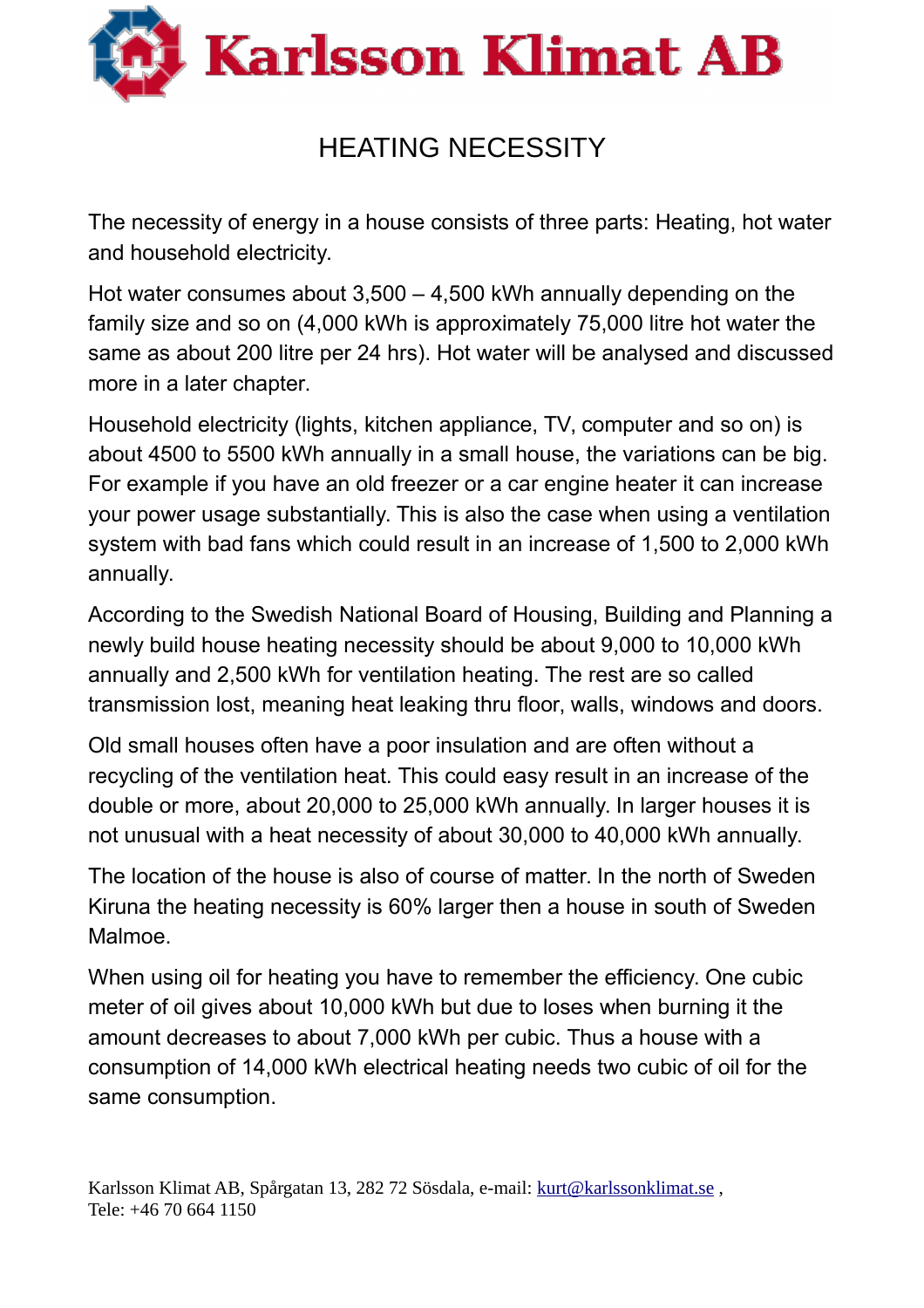

A buildings necessity of bought energy for heating differs from the buildings loses. The important total energy balance in the building comes from the considerable addition of heat from household appliance, people in the building and the sun. This free heat gives nearly 15% differences between bought heat and buildings lose in old houses. In a newer house it could give nearly 15%, in extreme cases with houses with windows turned southwards it could give up to 25%.

With water floor heating circulating continuously during the year a larger percent can be achieved. The heat is then transferred to the different rooms and moved around as the floor works as a heat absorber in warmer rooms. This so called division of heat reduces the need of bought heat with 10% or more.

A common way of calculating the heat necessity of a building is to indicate the need at one degree Celsius temperature difference between indoor and outdoor. A modern small house with an area about 110-120 sqm has a need of about 70W/K due to transmission. This means that for keeping one degree Celsius higher temperature indoor compared to outdoor you need 70 W. As follows you need 70x40= 2,800 W when there is a 40 degrees difference between outdoor and indoor.

The need for ventilation air is 25 W/K if you have heat recycling otherwise it is 50 W/K. Further more you need 5 W/K for air leakages thru badly insulated walls and even more if the ventilation system is badly done (see further information on the chapter Heat recycling).

The total sum comes to 100 to 125 W/K for a modern small house. In older houses the need can be significantly higher. The easiest way of checking is if you have electrical heating, see the chapter Measuring H N.

The entire energy consumption in a building depends on the addition of heat and way of living and not only on the condition of the building. Thus it is important to know the buildings necessity of heat when doing energy calculations or energy saving calculations for a building.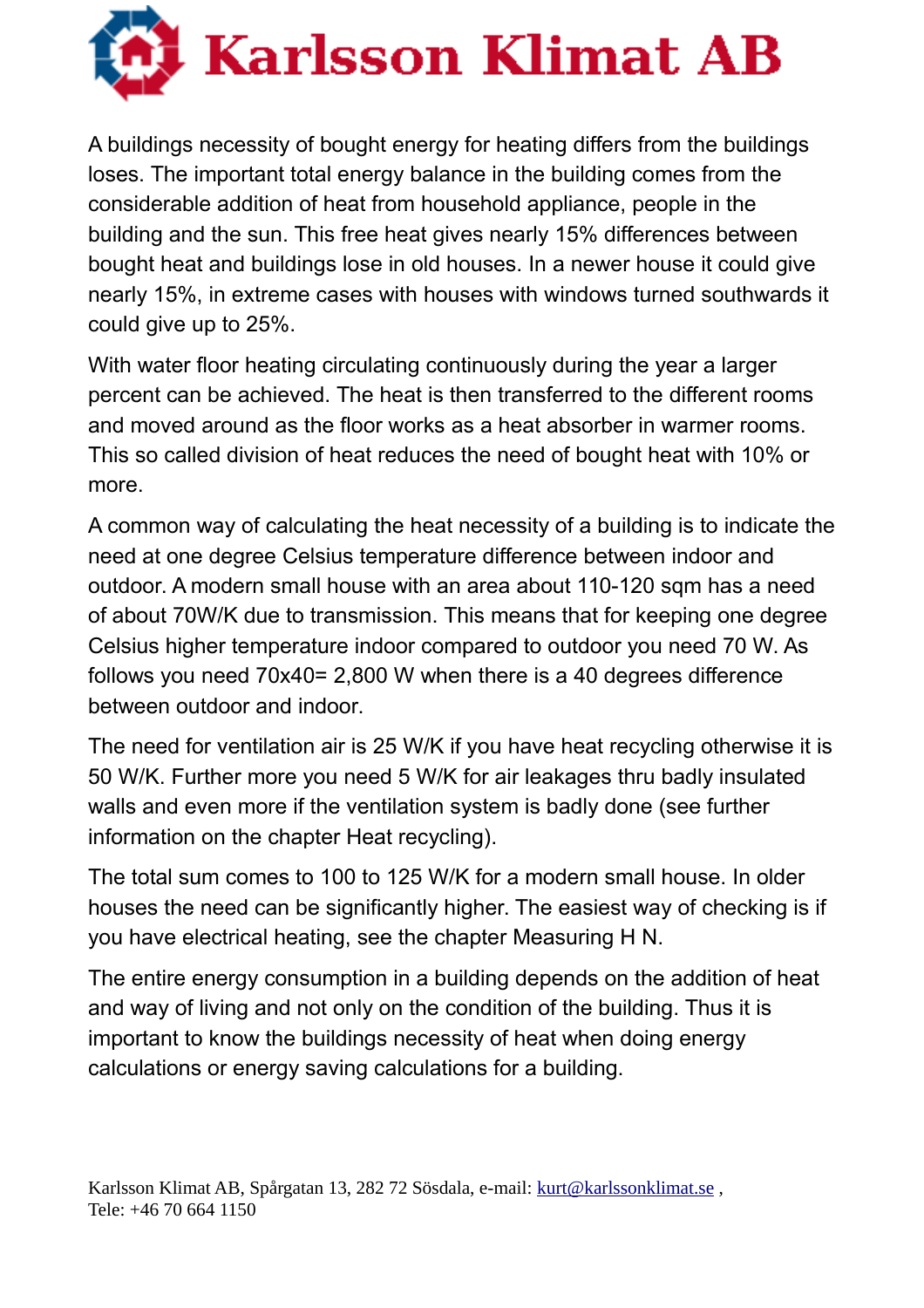

It is especially important to know the need when calculating the size of the heat pump, as it is important to get the optimal size. Note that it is no good business buying a too large heat pump.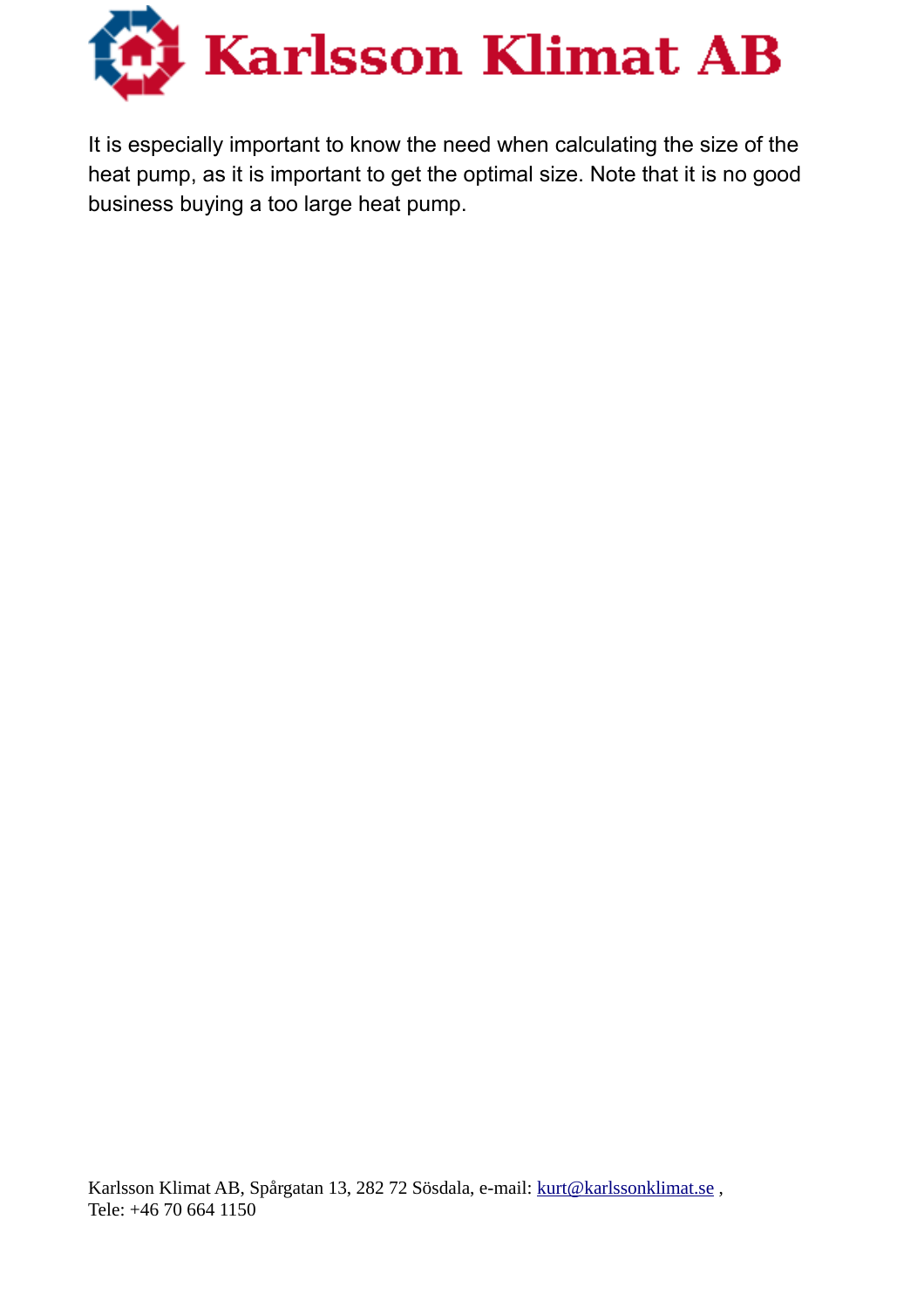

## **EDGE INSULATION**

A buildings weakest area!

A building is often done with concrete on the ground. In such cases it has been shown that a substantial heat lose is done thru the edge. This also includes buildings with floor heating.



The figure shows a concrete plate (flat on the ground, gray). On the outer façade of brick and then invokes a mineral insulated wall. Octopus recommends giving the floor loops (blue) in the bottom or below the concrete while others are floor heating manufacturers prefer to add loops in the concrete top.

Let us first look at the conditions if you **do not** have floor heating. Experience shows it is known that there will be very cold in the angle between the plate and wall, eg to room air can easily be standing there, especially in such as a bed placed against the outer wall. It has therefore been the practice (and still is) to put a hot wire in a groove in the floor next to the outer wall surface. If you have electric heating, a heating cable, when water heating, a heating tube.

Where does the heat from the heating tube go? First run through the concrete horizontally to the open air and the heat goes down to the ground but through that it is so close to the edge is the heat in a half cirkel and out into the open.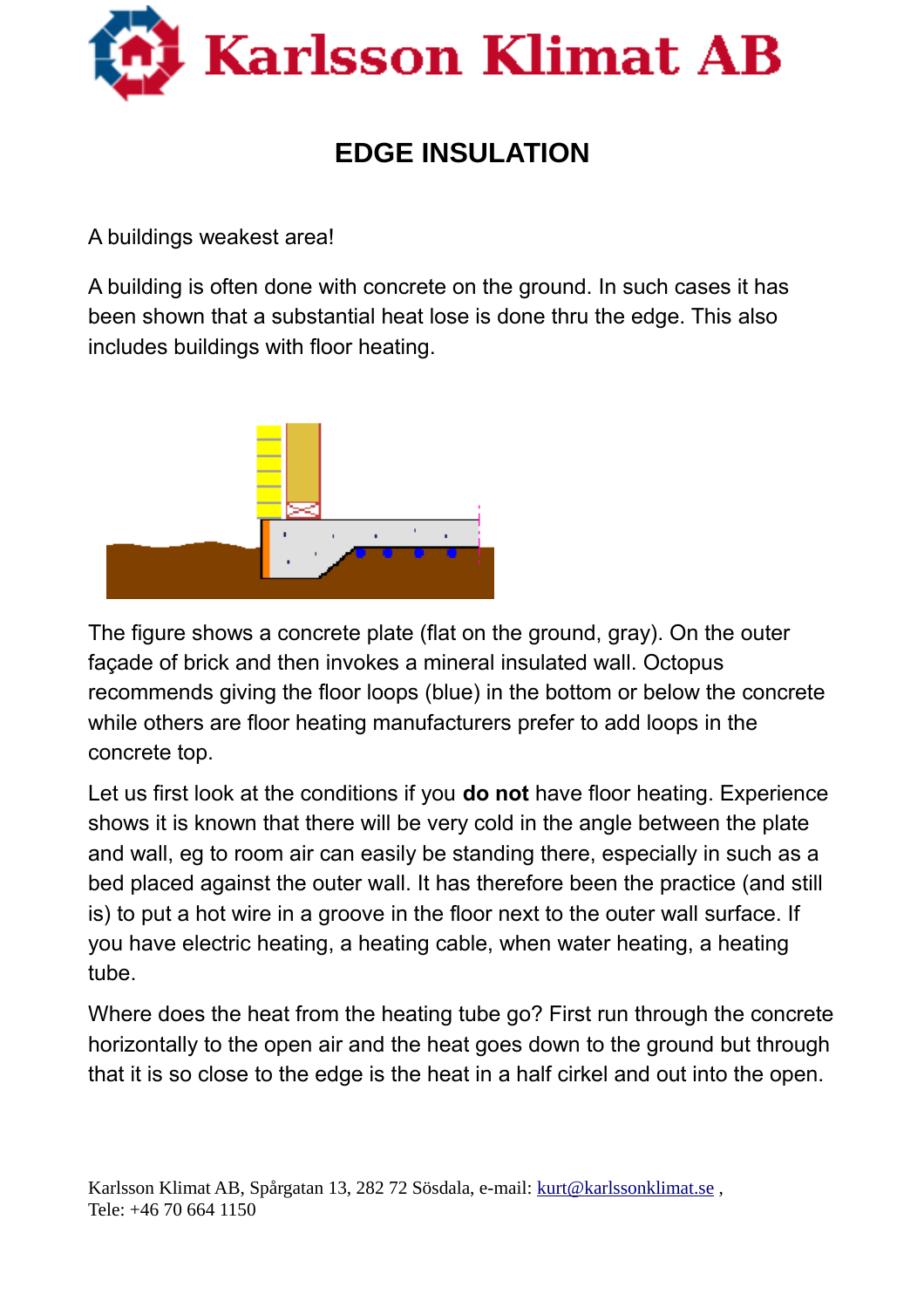

One can show that the specific heat loss horizontally is 15 W/K for a house with measurements of 15 x 8 m, which compares with the maximum transmission 70 W/K. If the edge of the beam is isolated (usually isolated only 5 cm foam electricity etc.) are loss of approximately 4 W/K.



Heat flow downwards and in a semicircle to the outdoor air can be demonstrated on 1 m wide 'strip' in from the outer facing 50 W/K if no insulation is. With insulation 5 cm specific loss drops to 21 W/K and with 10 cm insulation to 14 W/K. Even if the insulation is increased to 20 cm is still loss of 8 W/K.

Heat losses from the edge of the beam is very large. Even with a very good insulation, the losses will be more than 10% of the total transmission losses.

Consider now the cases that arise if you have floor heating. Losses are increasing as is the floor plate is heated to between 5 and 10 degrees higher temperature than other heating systems. This means that the specific losses increase by about 50%, which in turn means that even with good insulation around the edge of the beam is the transmission through the edge about 15% of the total transmission.

Konklution: It is not enough to isolate the edge of a plate on the ground. This applies to both heating and for other heating systems. The insulation must be at least 10 cm thick, preferably 20 cm, and it must extend at least 1 m downward or horizontally out from the facade. The part of the plate which is over land must LIKEWISE be isolated.

Unlike the edge of the insulation is less important as insulation during the remainder of the plate where the groundwater is several meters (more than 3

Karlsson Klimat AB, Spårgatan 13, 282 72 Sösdala, e-mail: kurt@karlssonklimat.se, Tele: +46 70 664 1150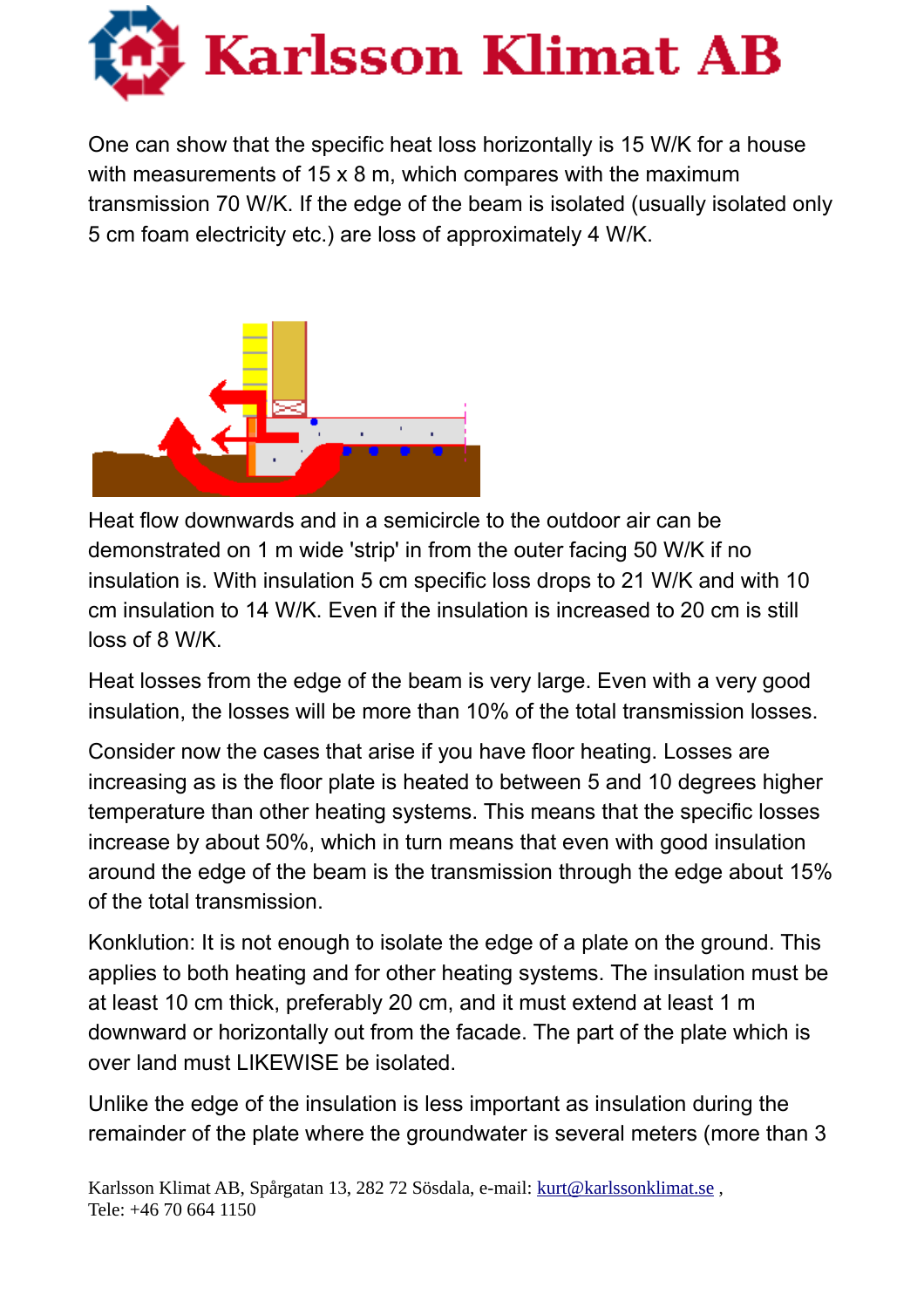

m) over the plate. In such cases, the soil in an isolation and build up a heat pad under the house.

## **Ventilation and heat recycling**

All buildings need ventilation for renewal of breathing air and change of air when doing activities and to prevent rotting and fungus. Heat recycling saves energy, unfortunately it turns out that heat recycling through ventilation air has a bad efficiency in small houses compared to larger buildings. The low efficiency is caused by the small flow (40 l/s) of air done by the fans in small houses. The recycling unit consumes about 1000 kWh electricity annually and is only able to recycle 2000 to 2500 kWh of heat annually. The same saving is possible by making the insulation better or use the heat of the sun and so on.

There are three types of ventilation systems:

- •Type S draught by itself
- •Type F mechanical exhaustion
- •Type FT mechanical suction and exhaustion

Type S meaning the ventilation is done by the natural way of heat leaving the house thru the roof. Thus the indoor air is warmer (in Sweden) during long periods of the year the draught works fine by itself.

Type F is a fan that exhausts the same level of air constantly, the air is renewed through valves beneath windows and so on. Type FT meaning fans are used to suck and exhaust air, this system is mainly used in houses with heat recycling.

From energy stand of view type S and FT have a lower efficiency than F. The inflow of air is more or less large when using type S and FT. Type F does not stop the inflow of air but instead becomes a part of it and controls the amount of air flowing, thus Type F is the most energy efficient of the three systems.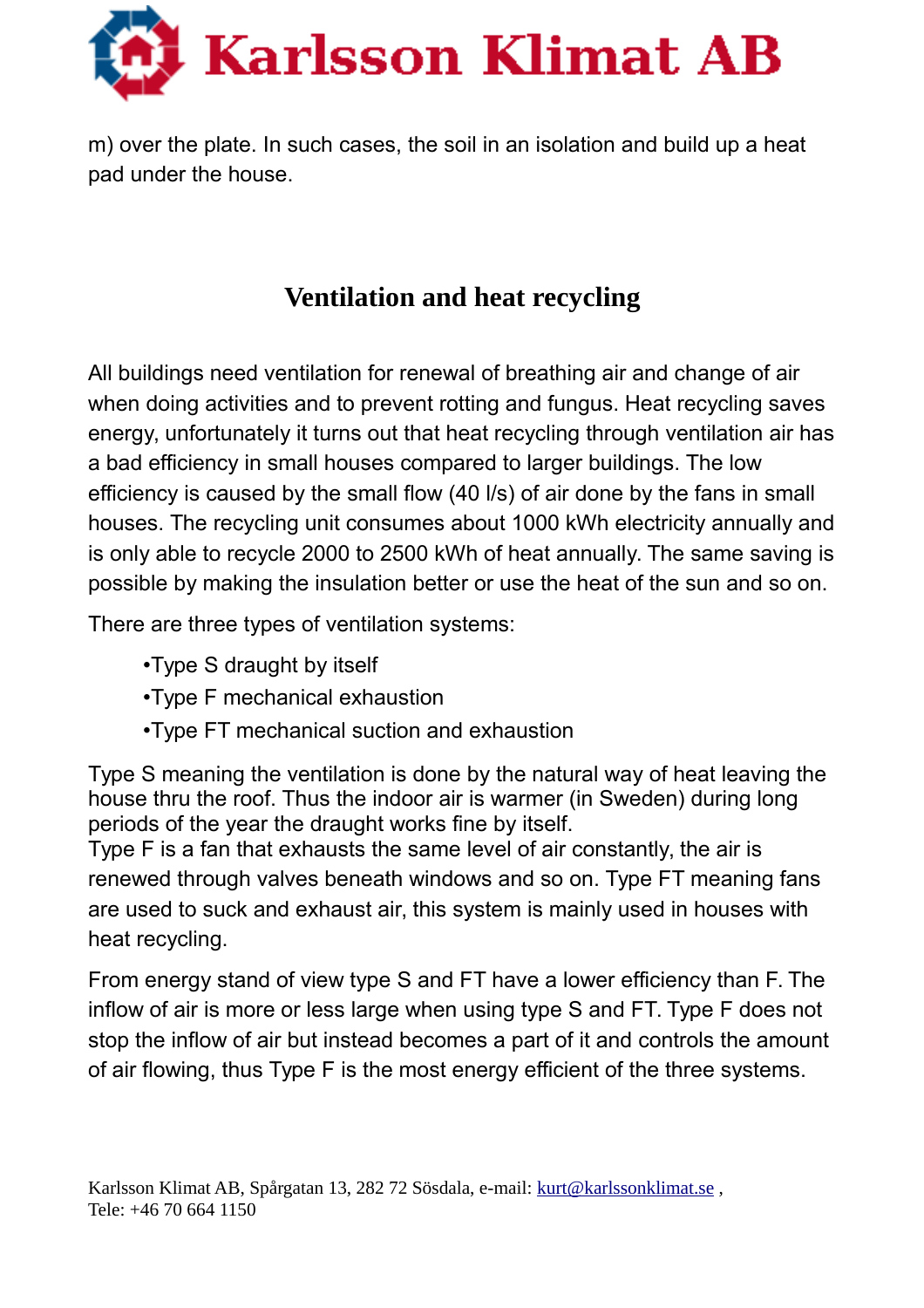

## **Measuring heat need**

To measure your heating need is quite easy, especially when using electrical heating. Do as follows:

This should be done when you are away with the family for a couple of days and the outdoor temperature is less then plus five degrees Celsius, for example during a winter weekend vacation.

1.Power off the refrigerator, freezer and all electrical appliances even the hot water boiler.

2.Transcribe the electricity meter.

3.At your return to the house transcribe the electricity meter once again.

4.Note down the outdoor temperature and the variations during the days you where gone.

Now calculate the average temperature during the days you where gone. Calculate the difference between the first transcription and second of the electricity meter, turn it into Wh by adding three zeros. Calculate your heat necessity by dividing the Wh with (20 minus the average outdoor temperature) (we assumed that you kept 20 degrees Celsius during you time away). The result is consumption in W/K.

The result could be compared to 100 W/K (ventilation included) which should be normal for a newly build house 120 sqm.

If your house necessity for heat is larger, you should analyse how to lower the consumption.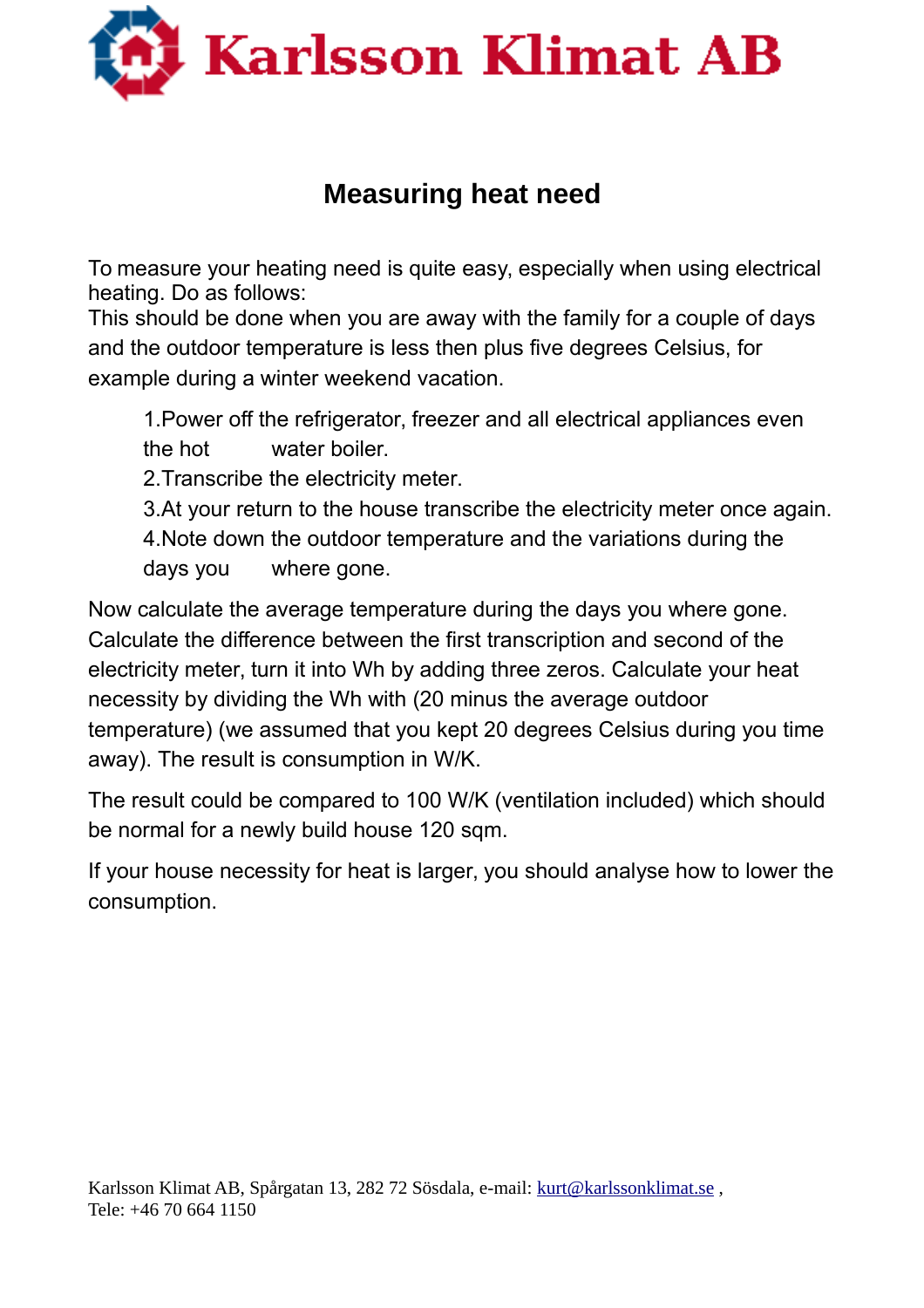

#### **Bedrock, soil, exhaust air, lake water and outside air heat pumps**

Heat pumps are often described by the way of extracting energy. Thus a bedrock heat pump extracts heat from the rock (water running and trickling in the fissures in the rock) and an outdoor air heat pump extracts heat from the outdoor air.

The difference in principle of where to extract the heat is depending on the amount of heat that can be extracted. A bedrock heat pump extracting heat continuously from the running water in the fissures nearly always keeps a temperature above zero degrees Celsius. If the flow is bad it could result in the water freezing, the ice (insulation) then deteriorates the heat extraction. This can not happen to a ground water heat pump with enough flow of water from the well.

A soil heat pump extracts heat from the earth by freezing it, due to this it performs less the longer a cold period is. This is also the case when using a lake heat pump if the lake water is not circulated.

An outdoor air heat pump is very dependent of the temperature outdoor and its efficiency drops substantially during a cold period. Even though you save a lot it is important to keep auxiliary heating as oil, electrical, wood and so on when the temperature drops, this applies on all heat pumps.

When choosing the size of the heat pump it is important that it covers 50 to 60 percent of the maximum necessity of heat and thereby covering 80 to 90 percent of the annual need of heating.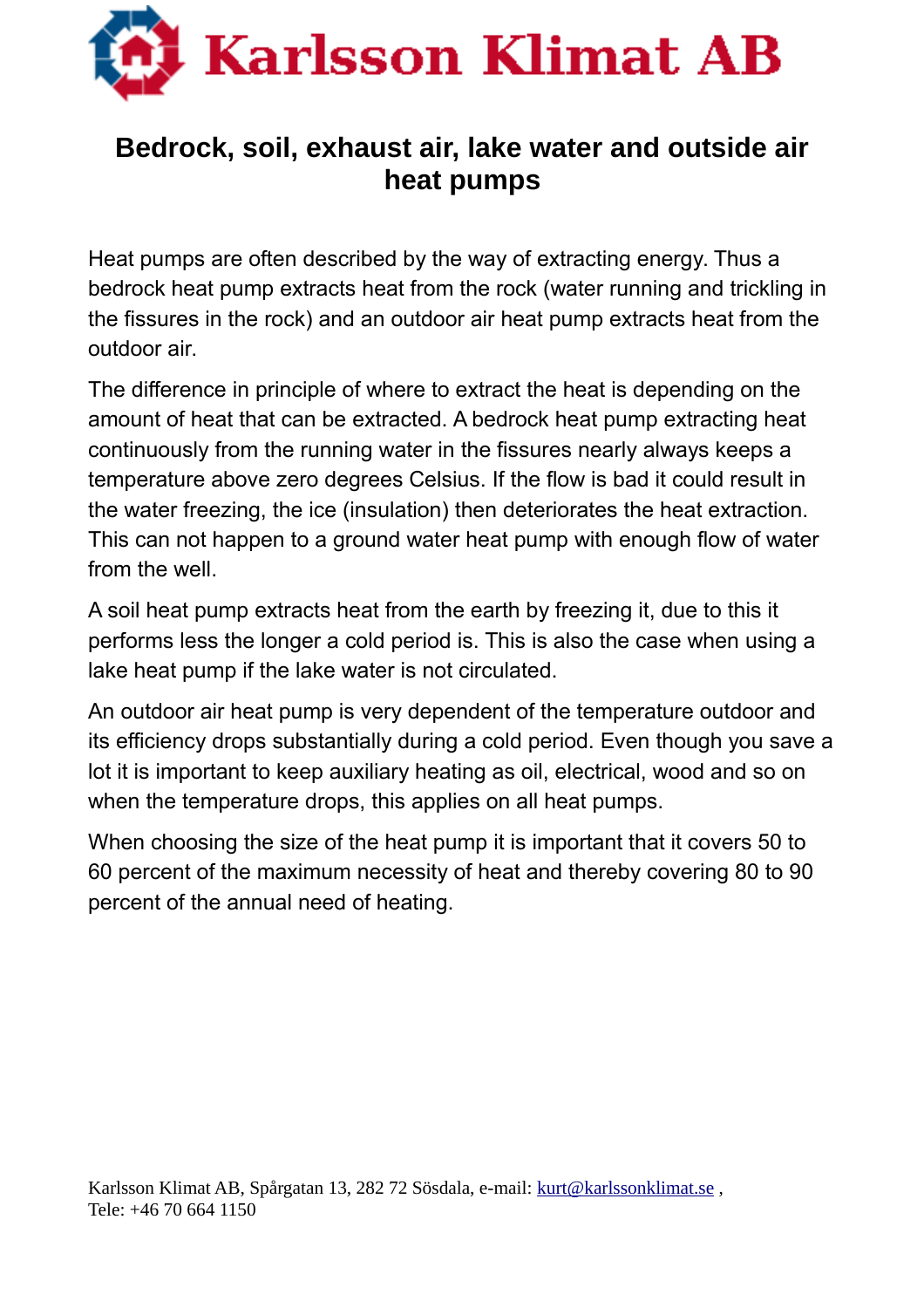

## **THIS IS HOW THE HEAT PUMP WORKS**

#### **1. The Heat absorbing section - Low pressure**

This part of the heat pump is called evaporator. The evaporator runs a refrigerant with a very low temperature and the boiling point. The evaporator is heated by the surroundings and this causes the refrigerant to evaporate inside.

#### **2. Pressure boost part - High pressure**

This part consists of a compressor. The heated refrigerant is compressed and pressure rise means that both the temperature and the condensation point rises sharply.

#### **3. Heat emitting portion - High pressure**

This part of the heat pump transfers the heat to the house and is called, the condenser. The refrigerant passes through the condenser with a very high

temperature and condensing point. In the condenser, the refrigerant is cooled by the heating system (eg radiators, floor heating), causing the refrigerant to condense.

#### **4. Pressure Lowering part - Low pressure**

This part consists of an expansion device. The liquid refrigerant expands and the pressure reduction means that both the temperature and its boiling point falls sharply.